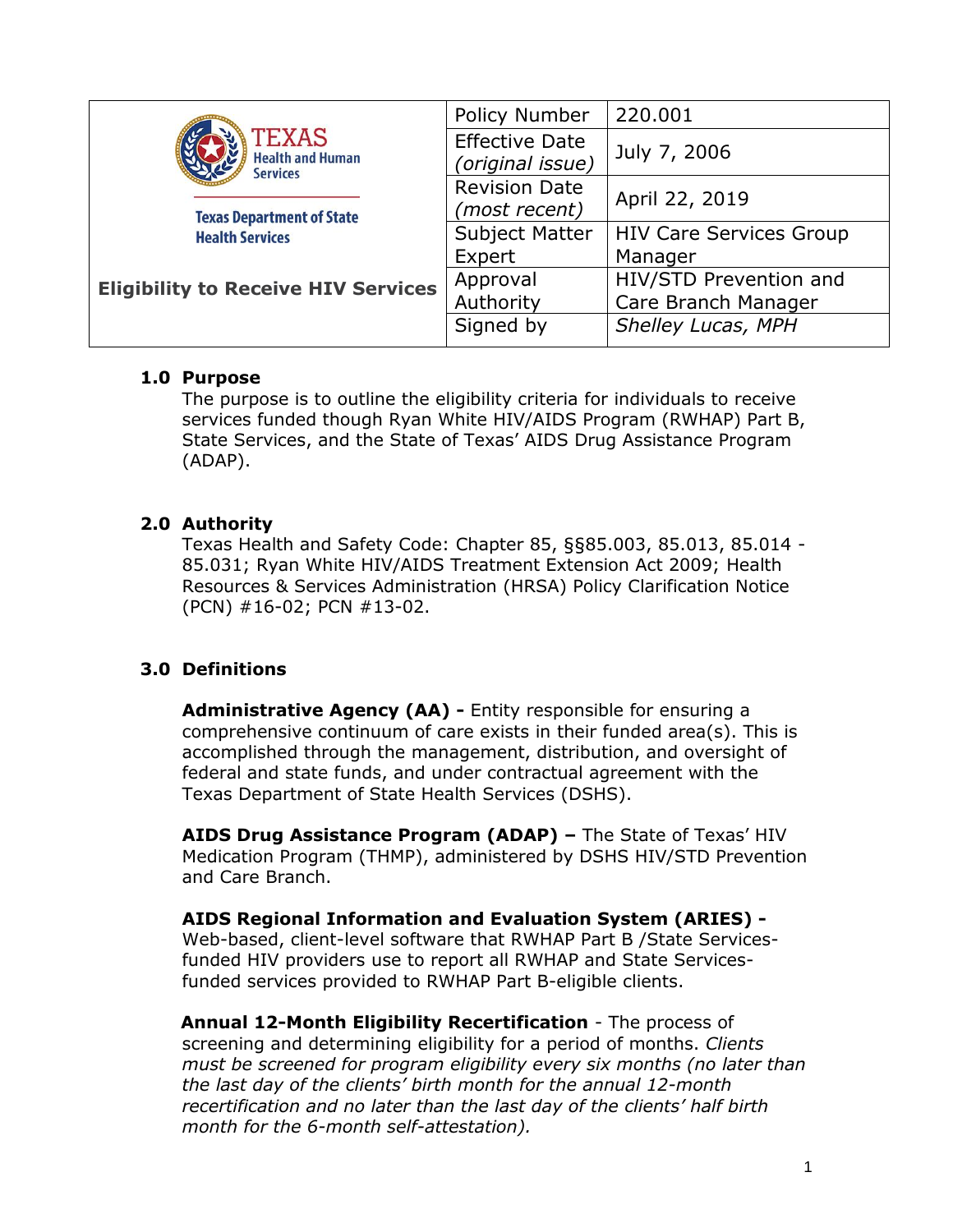Assessment includes: documentation of Texas residency, income, and proof of insurance/(payor). *This documentation is submitted by the last day of the applicant's birth month.* 

**Applicant** – An individual requesting RWHAP Part B, State Services and/or THMP-funded services and undergoing the eligibility process.

**Client** – An applicant who has been determined to be eligible for services, has successfully completed the eligibility process, and is receiving services.

**Federal Poverty Level (FPL)** – A measure of income level determined by the U.S. Department of Health and Human Services under the authority of 42 U.S.C. 9902(2) that is updated periodically in the Federal Register and primarily used to determine eligibility for certain programs and benefits. FPL is the set minimum amount of gross income that an individual or a family needs for food, clothing, transportation, shelter, and other necessities. FPL varies according to family size. The number is adjusted for inflation and reported annually in the form of poverty guidelines.

**Half Birth Month** – Half Birth Month is the month that is six months after the client's birth month (e.g. birth month is January, half birth month is July, and so on). For purposes of this policy, the end of the Half Birth Month shall be considered the last day of the month it falls in, regardless of a client's birth date.

**Human Immunodeficiency Virus (HIV)** – an infection that destroys some types of white blood cells and is transmitted through blood or bodily secretions such as semen and as further defined by the Centers for Disease Control and Prevention (CDC) and in accordance with the Health and Safety Code, §81.101.

**HIV supplemental (confirmatory) test –** a test that confirms the diagnosis of HIV after a preliminary positive test has been completed.

**HIV Service Delivery Area (HSDA)** - Geographic service area set by the Department of State Health Services for the purposes of allocating federal and state funds for HIV medical and psychosocial support services.

**HIV Services** - Any social or medical assistance defined in the HIV Services Taxonomy [\(http://www.dshs.state.tx.us/hivstd/taxonomy/default.shtm\)](http://www.dshs.state.tx.us/hivstd/taxonomy/default.shtm) paid for with RWHAP Part B and State Services funded through DSHS.

**Initial Eligibility Determination Period/Rapid Eligibility Determination Period -** The 30-day period during which client undergoes initial eligibility assessment.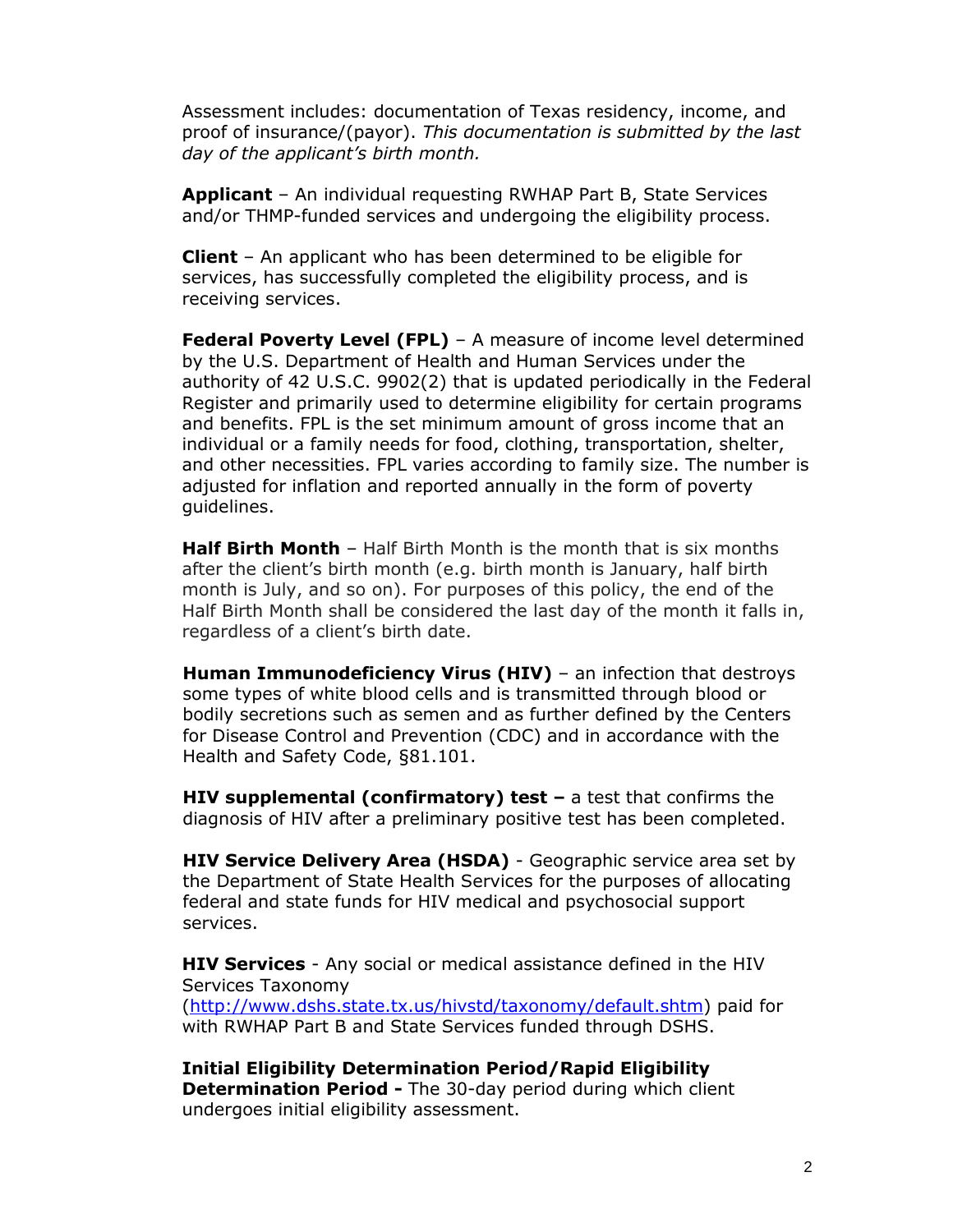**Medicaid** – A joint federal and state health insurance program for some people with limited income and resources.

**Medicare** - A federal health insurance program for people who are 65 years old and older, certain younger people with disabilities, or for those who meet other special criteria.

**Modified Adjusted Gross Income (MAGI) –** A figure used to calculate income eligibility for lower costs in Marketplace Health Plans as well as eligibility for Medicaid, Children's Health Insurance Plan (CHIP), and RWHAP Part B/State Services-funded HIV medical and support services. Generally, modified adjusted gross income is adjusted gross income plus any tax-exempt Social Security, interest, or foreign income an individual may have. MAGI must be calculated using the DSHS provided *Income Calculation Form*, which can be found at [http://www.dshs.state.tx.us/hivstd/magi.shtm.](http://www.dshs.state.tx.us/hivstd/magi.shtm)

**New Eligibility Determination** – The process of assessing an applicant's eligibility upon entrance into RWHAP Part B, State Services, and/or THMP-funded services. Assessment includes: documentation of HIV status, Texas residency, income, and insurance (payor).

**Nucleic Acid Amplification Test (NAAT) -** A laboratory test that amplifies the HIV RNA and detects viral genes instead of viral antibodies or antigens.

**Payor of last resort (PoLR) –** RWHAP or State Services funds cannot be used as a payment source for any service that can be paid for or charged to any other billable source. Providers are expected to make reasonable efforts to secure other funding instead of RWHAP Part B or State Services funding, whenever possible.

**Provider** – A local organization, individual clinician, or group of clinicians who provide services to people living with HIV (PLWH).

**Six-Month Self-Attestation –** process of a client confirming no change in previous eligibility declaration and documentation. This process occurs by the last day of the half birth month, six months after the client's birth month.

**Spend-down -** THMP considers the cost of medications provided to applicants and spends down client income based on this cost. This generates an adjusted FPL that is used for program eligibility determination. THMP medication pricing is confidential and will not be shared with agency workers or applicants.

**State Pharmacy Assistance Program (SPAP) -** This program, operated by THMP, aids with premiums and out-of-pocket costs associated with qualifying Medicare Part D prescription drug plans for low-income Texans.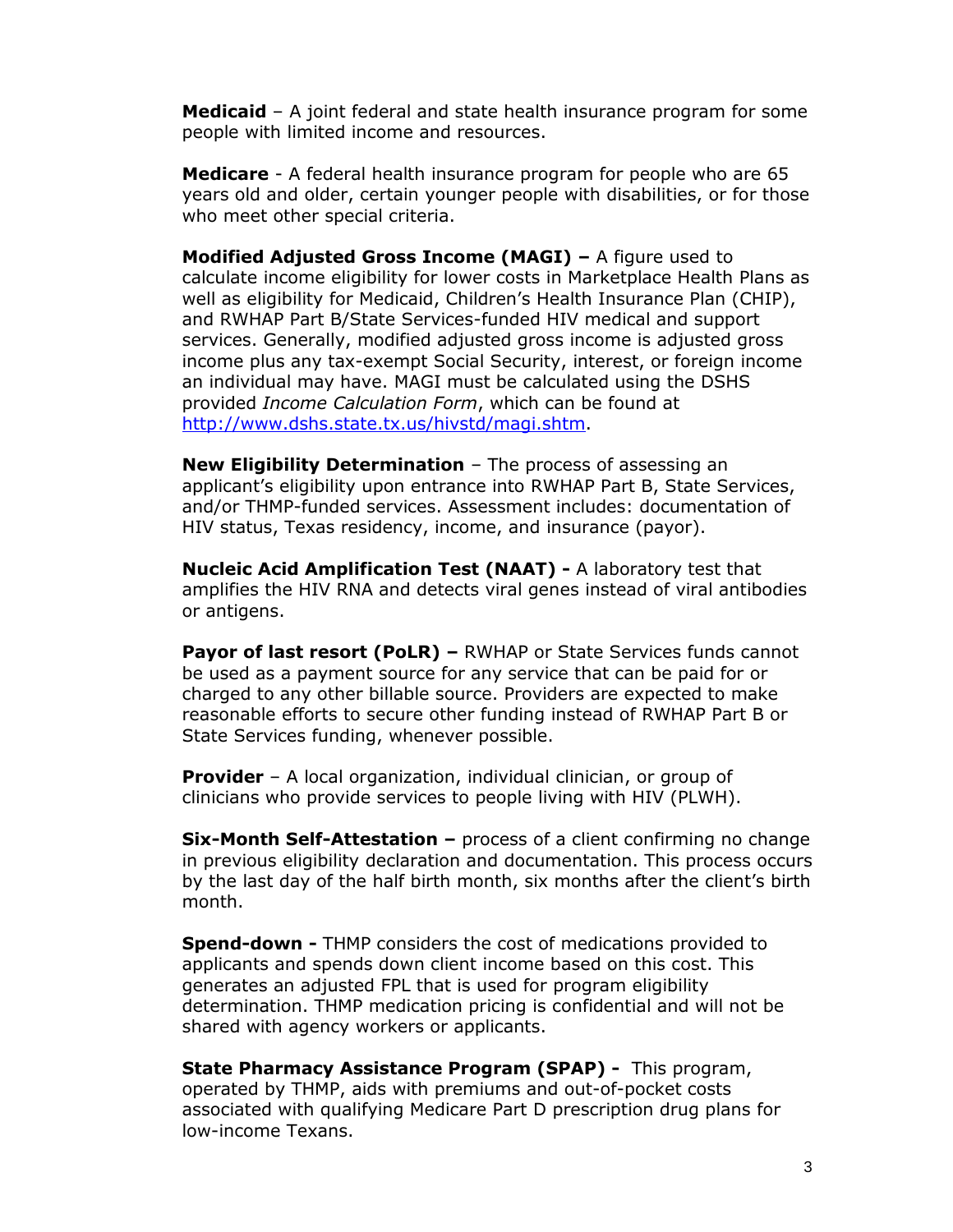**Subrecipient –** A non-federal entity that receives a subaward from a pass-through entity or recipient (AA) to provide services to clients and implement policy.

**Texas Department of State Health Services (DSHS)** – The agency responsible for administering physical and mental health-related prevention, treatment,

and regulatory programs for the State of Texas.

**Texas HIV Medication Program (THMP) -** Provides medications for the treatment of HIV and its related complications for low-income Texans. The THMP is the official ADAP for the State of Texas. It also operates the SPAP and Texas Insurance Assistance Program (TIAP).

**Texas Insurance Assistance Program (TIAP) -**This program, which is operated by THMP, aids with premiums and out of pocket medication costs for low-income Texans with qualified insurance plans.

**Texas Resident** – An individual who resides within the geographic boundaries of the state.

**Veteran –** A former member of the Armed Forces of the United States of America. Veterans are eligible to receive RWHAP Part B and State Services-funded services. Please see *[DSHS Policy 590.001 DSHS Funds](http://www.dshs.texas.gov/hivstd/policy/policies/590-001.shtm)  [as Payment of Last Resort](http://www.dshs.texas.gov/hivstd/policy/policies/590-001.shtm)* for more detailed guidance.

**Viral Load -** A laboratory test that measures the amount of HIV viral copies in a milliliter of blood.

#### **4.0 Policy**

Eligibility for an individual to receive assistance under RWHAP Part B, including the Texas HIV Medication Program (THMP) and/or State Services will be established to ensure appropriate client access to needed services while adhering to payor of last resort (PoLR) requirements.

#### **5.0 Persons Affected**

DSHS HIV Care Services and THMP staff Administrative Agencies (AAs) Subrecipients/Providers Applicants/Clients for HIV services funded by RWHAP Part B and State **Services** 

#### **6.0 Responsibilities**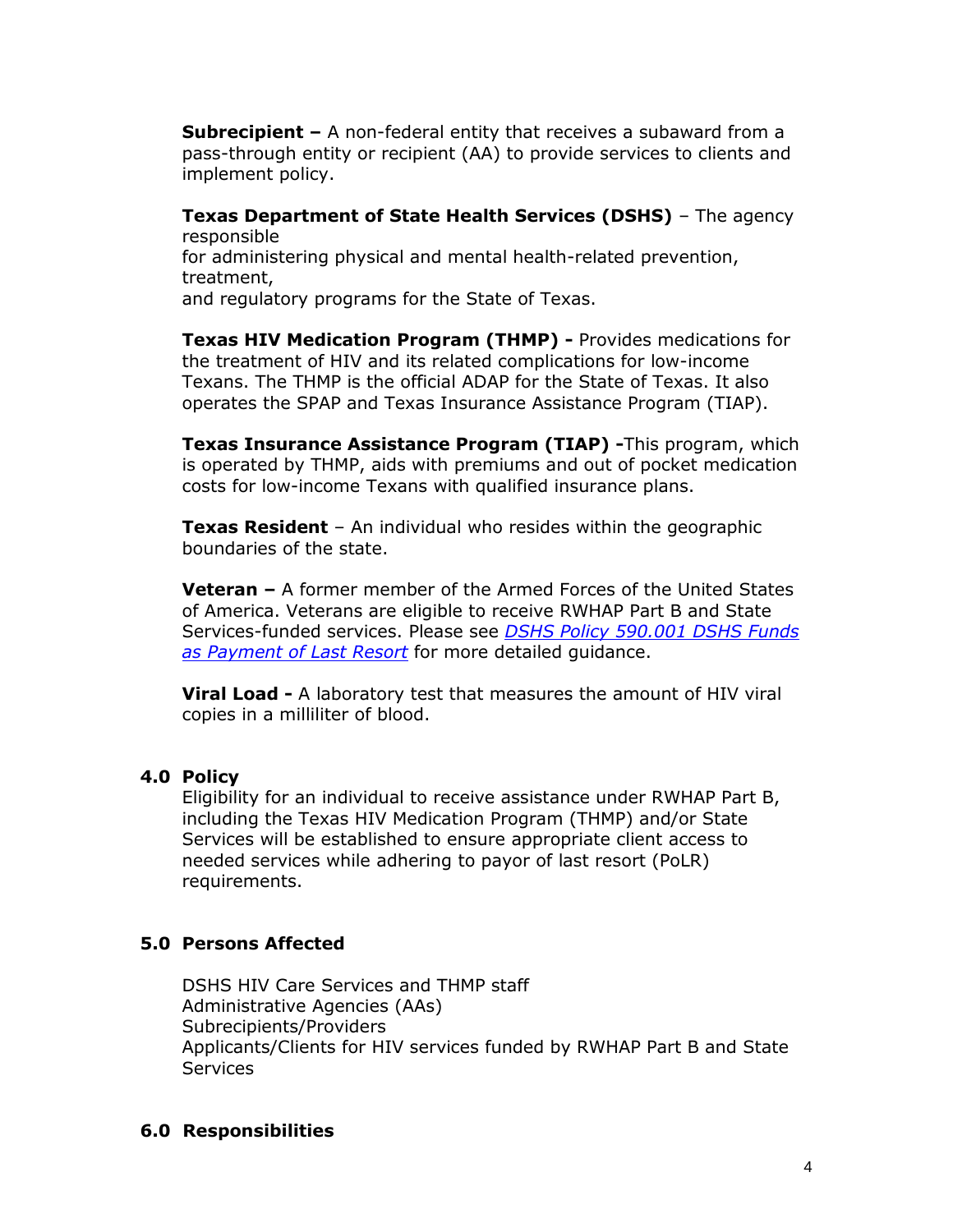- **6.1 DSHS Division for Laboratory and Infectious Disease Services (LIDS)** – ensures that systems are in place to provide care and services to Texans who are eligible to receive these services through RWHAP Part B and State Services funding and ensures that these funds are used as payment of last resort. Staff will assure that AAs appropriately monitor eligibility documentation for these payment sources as well as conduct appropriate assessments to determine eligibility for other third-party payers using MAGI.
- **6.2 Administrative Agency (AA)** develop policy for determination of eligibility; use MAGI to determine income; determine how providers will be trained to determine eligibility; and monitor provider billing of third party payers to determine compliance with PoLR requirements. All staff shall review this policy no less frequently than annually.
- **6.3 Subrecipient and Provider** develop policies and procedures to determine eligibility for services while ensuring RWHAP Part B and State Services funds are used as payment of last resort; develop policies and procedures to ensure that individuals seeking covered services are screened for eligibility using MAGI to identify other payer sources such as the Marketplace, Medicaid, and CHIP. Screening should occur as indicated in this policy. If individuals are determined potentially eligible for other benefits, refer them to the specific programs and assist them in completing the eligibility determination process. When providing emergency assistance to priority populations in crisis (e.g., an individual who is recently released from the criminal justice system who requires assistance in acquiring HIV medications), contractors must refer clients into appropriate program services and assist in obtaining any required eligibility documentation. Providers should also ensure the proper documentation of any and all eligibility screening and intake activities in the clients' respective charts—paper and/or electronic (e.g., ARIES). All eligibility staff shall review this policy no less frequently than annually.
- **6.4 Applicant, Client, and Family** provides the required documentation to determine eligibility for services funded under RWHAP Part B, State Services, and THMP.

#### **7.0 Initiating and Maintaining Eligibility for RWHAP Part B/State Services**

**7.1.0 Requirements to apply for Initial Eligibility and Maintain Program Eligibility**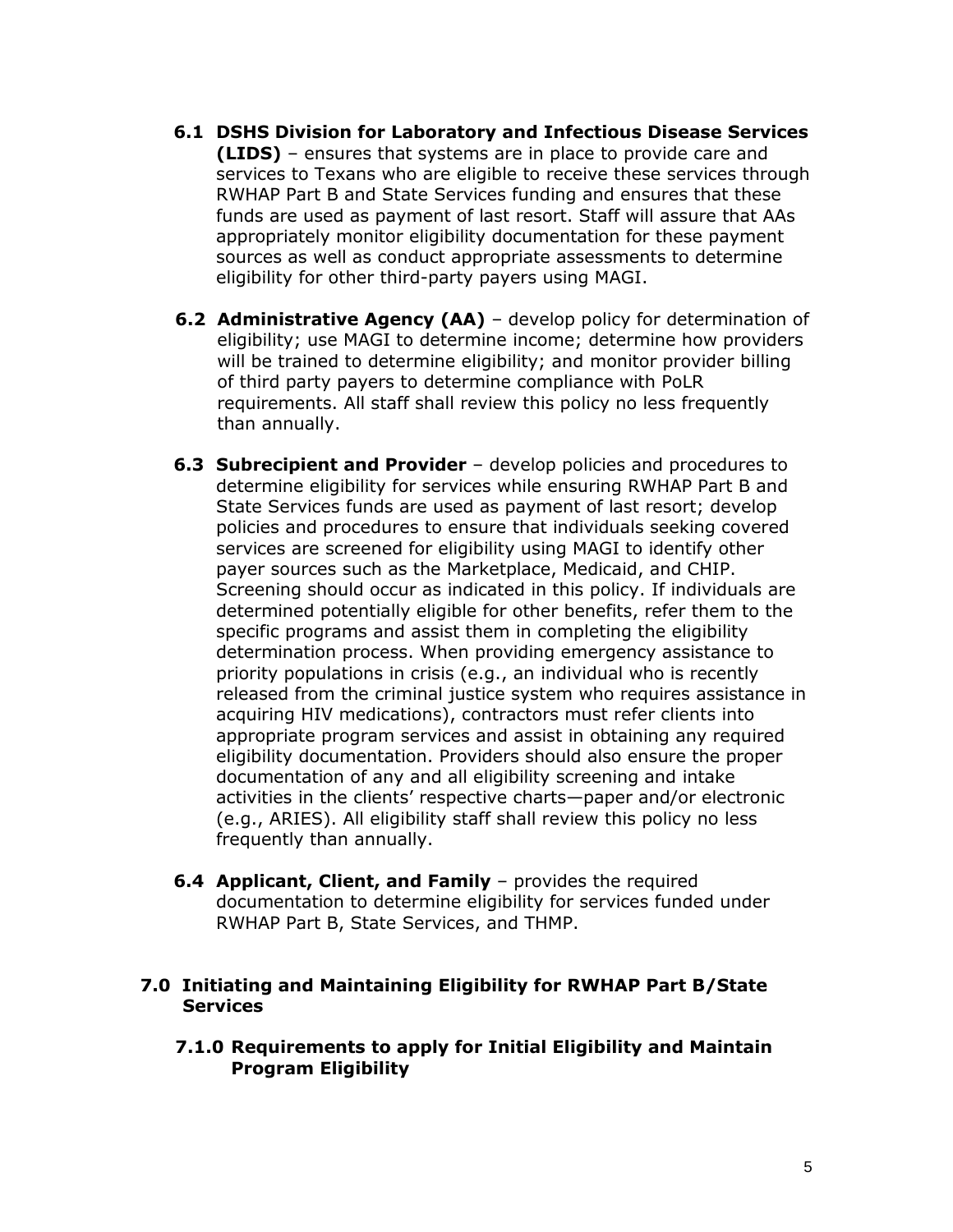Upon initiation of services, providers must determine whether an applicant meets the following RWHAP Part B/State Services eligibility criteria:

- have a diagnosis of HIV infection;
- provide documentation of Texas residency; and
- provide complete and accurate income documentation.

Following approval of initial eligibility, clients must be screened for program eligibility every six months to continue receiving assistance under RWHAP Part B. Retaining eligibility entails submitting the annual 12-month recertification no later than the last day of the clients' birth month and submitting the self-attestation no later than the last day of the clients' half birth month*. After the initial eligibility determination, recertification requires documentation of Texas residency and income, but recertification of HIV status is not necessary.* 

In addition to all of the requirements and acceptable forms of documentation outlined in the policy language below, THMP can request additional information to verify an applicant's eligibility when needed.

#### **7.1.1 Initial Eligibility Determination Period/Rapid Eligibility Determinations**

A 30-day determination period for all Ryan White Part B and State funded services can be accessed by clients who are:

- Newly diagnosed within the previous six months;
- New to the State of Texas/local HSDA and in need of medical services;
- Engaging in care for the first time after being diagnosed for longer than six months;
- Returning to medical care after an absence of six months or longer and/or;
- In need of early intervention services.

As applicants are being linked to services, providers should work to complete the eligibility process and collect required documents. An eligibility determination must be complete within 30 days of program application initiation.

Providers must have an established alternative source of funding should a client be found to be ineligible for Ryan White Part B, or State funded services. This must be documented in agency policy and tracked in client file if applicable. Policy must delineate process for any necessary administrative adjustments if a cost is found to be unallowable.

\*Please note that this initial determination period does not apply to clients applying to any THMP program. All required documentation must be submitted with THMP application.

# **7.1.2 Documentation of HIV-Infection Status**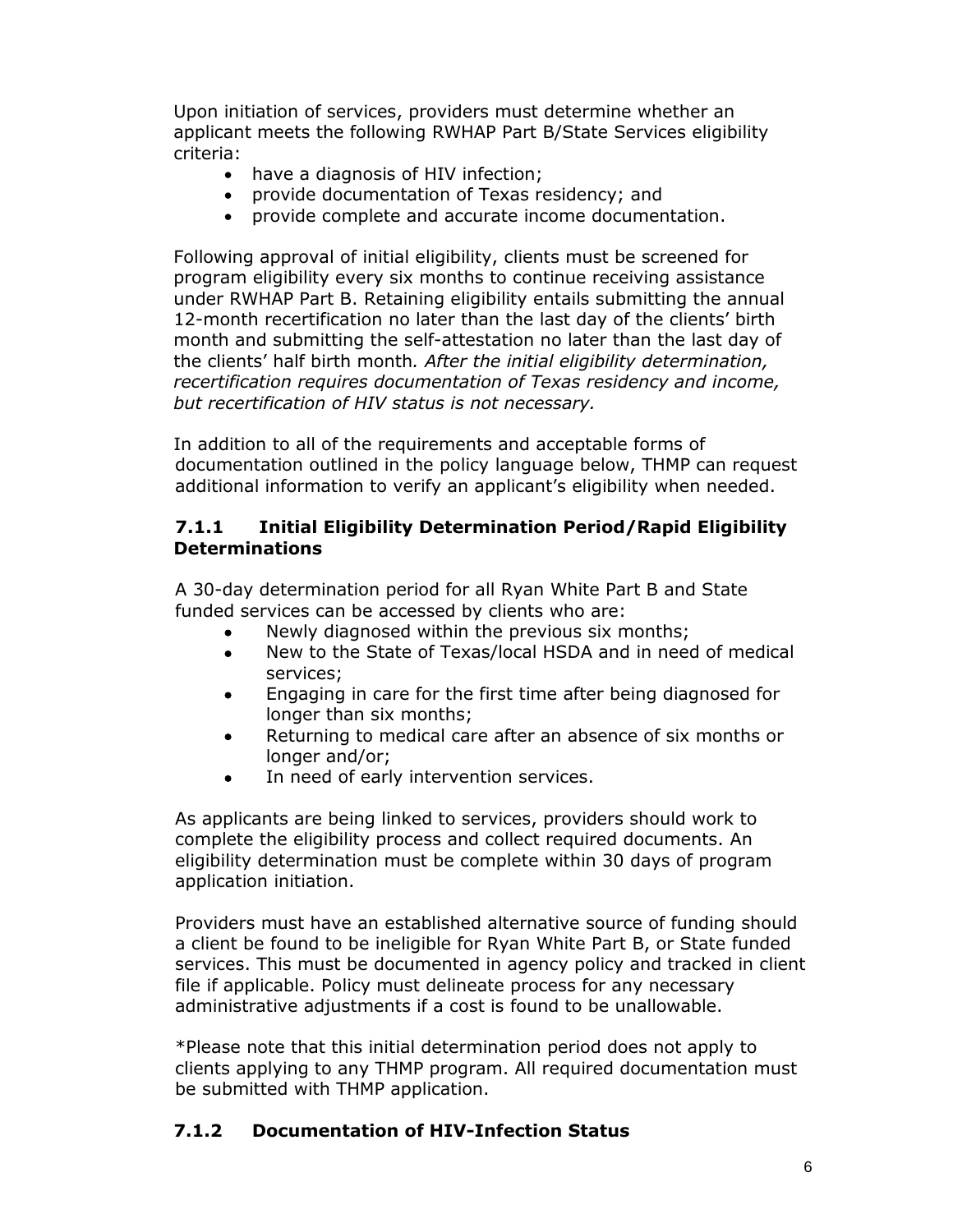*To be eligible for services paid for by RWHAP Part B/State Services/THMP, an individual must have a diagnosis of HIV infection.* Affected individuals (people who are not living with HIV) may be eligible for RWHAP services in limited situations; services for affected individuals must always benefit PLWH. For further clarification on providing services to affected individuals, please see [HRSA Policy Clarification Notice](https://hab.hrsa.gov/sites/default/files/hab/program-grants-management/ServiceCategoryPCN_16-02Final.pdf) (PCN) #16-02, *[Eligible Individuals and Allowable Uses of Funds](https://hab.hrsa.gov/sites/default/files/hab/program-grants-management/ServiceCategoryPCN_16-02Final.pdf)*.

There are many different ways to document HIV infection. Some examples of acceptable forms of documentation are provided below; however, this should not be viewed as a complete list.

#### *Laboratory Documentation*

Proof of HIV infection may be found in laboratory test results that bear the client's name. Some examples include:

- Positive result from HIV screening test (HIV 1/2 Combo Ab/Ag enzyme immunoassay [EIA]);
- Positive result from an HIV 1 RNA qualitative virologic test such as a HIV 1 Nucleic Acid Amplification Test (NAAT); or
- Detectable quantity from an HIV 1 RNA quantitative virologic test (e.g. viral load test)

NOTE: HIV testing technology changes rapidly and standards of HIV confirmation continue to evolve. Providers must stay informed of advances in testing technology as newer tests may also provide proof of HIV infection.

# *Other Forms of Documentation*

Some examples are:

- A signed statement from an entity with prescriptive authority attesting to the HIV-positive status of the person; or
- A complete THMP Medical Certification Form signed by a physician (required by THMP); or
- A hospital discharge summary documenting HIV infection of the individual

NOTE: Exposed infants of HIV-positive mothers can be served with documentation of the mother's HIV-positive status up to the age of 18 months. Children older than 18 months must meet the same criteria for proof of HIV as listed above to continue services.

#### *Facilitating linkage with an HIV Preliminary Positive result*

A preliminary positive is a positive result from an HIV screening test. Although a preliminary positive is not considered proof of HIV status (because it is not a supplemental test in the current HIV testing algorithm), individuals with such a result are very likely to have HIV infection and would benefit from quick linkage to ongoing medical care. *Having only a preliminary positive result from one HIV test should not be a barrier in linkage to medical care.*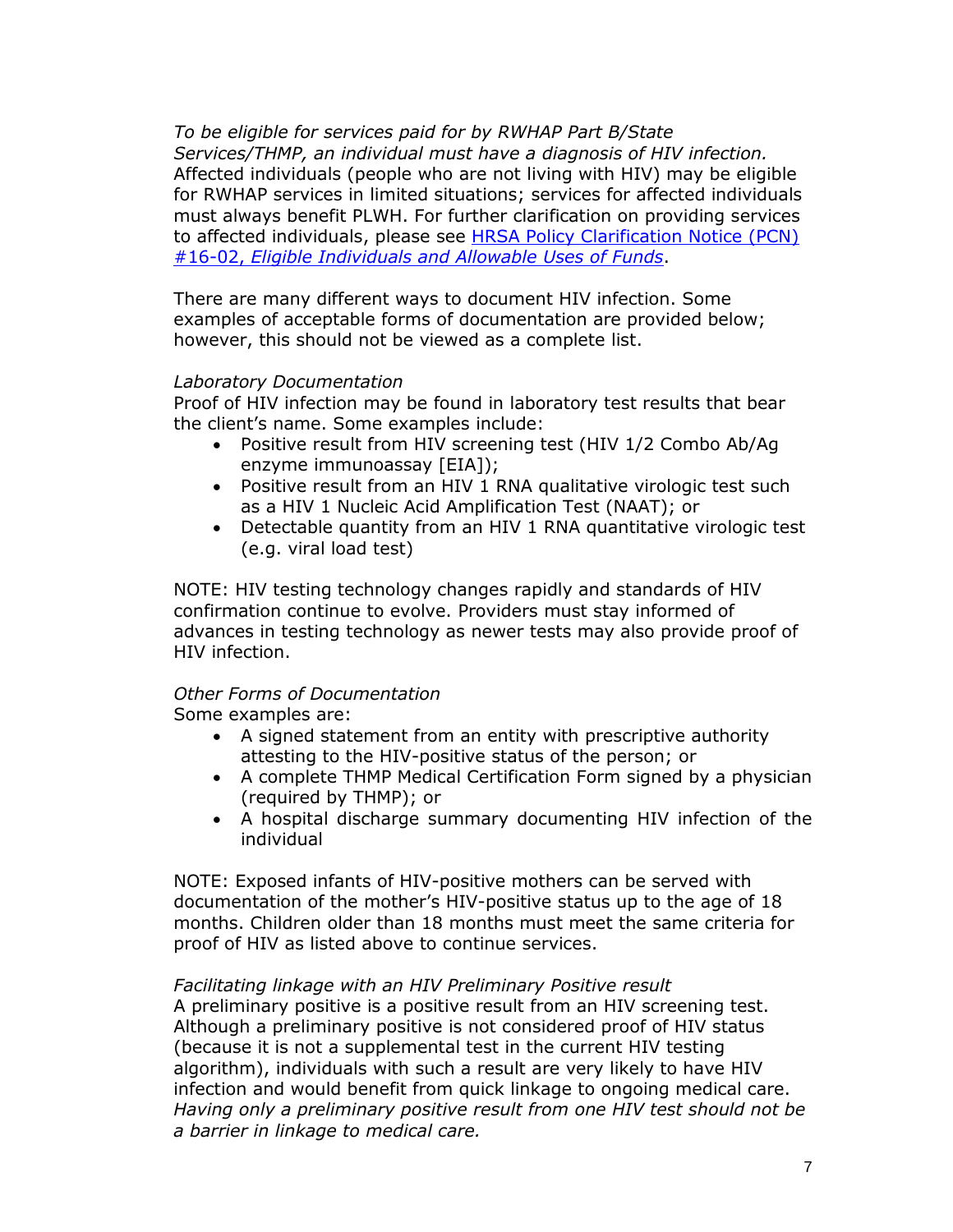The ability to use a preliminary positive test result to facilitate linkage to care does not negate the responsibility of the HIV testing site to conduct supplemental testing. The receiving medical provider must be informed of the individual's unconfirmed preliminary positive HIV test result. Once the supplemental results are received from the lab, HIV testing staff must provide these results to the individual and, if a Release of Information is signed, to the HIV care provider. Clinics receiving such individuals may choose to arrange an abbreviated first appointment, during which the individual could receive counseling on HIV infection, orientation to medical care, conduct eligibility screening, and/or begin laboratory work. Note: HIV medical providers may elect to conduct the HIV supplemental test if a memorandum of understanding (MOU) is signed with the HIV testing agency.

*A preliminary HIV-positive result should not be used to apply for the THMP.* 

Providers should contact their AA with questions about acceptable documentation of HIV infection.

#### **7.1.3 Documentation of Texas Residency**

To be eligible for services paid for by RWHAP Part B/State Services/THMP, an applicant must reside within the geographic boundaries of Texas and express intent to remain within the state and not claim residency in any other state or country.

Acceptable proof of residency documents must include the applicant's full legal name and current residential address and be unexpired or dated within the same month or one month prior to the month the application is submitted. The following list is not exhaustive—*providers should contact their Administrative Agency or THMP with questions about acceptable documentation of Texas residency.*

In an effort to expedite eligibility determination, the following source documents are preferred to show proof of Texas residency:

- valid (unexpired) Texas Driver's License;
- Texas State identification card (including identification from criminal justice systems);
- recent Social Security, Medicaid/Medicare or Food Stamp/TANF benefit award letters;
- IRS Tax Return Transcript, Verification of Non-Filing, W2, or 1099;
- current employment records (pay stub);
- post office records;
- current voter registration;
- a mortgage or official rental lease agreement in the client's name;
- valid (unexpired) motor vehicle registration;
- proof of current college enrollment or financial aid;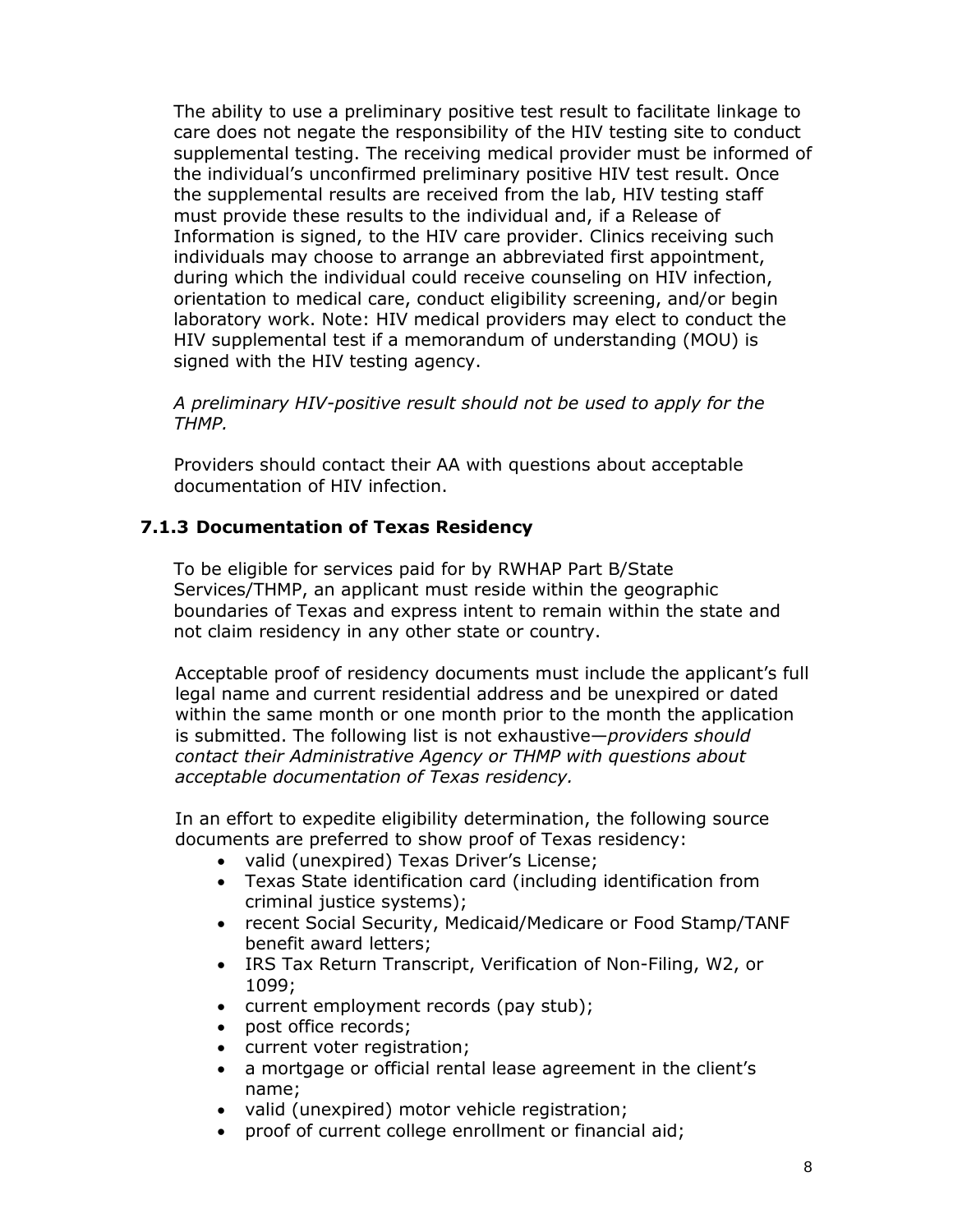- property tax receipt;
- any bill in the client's name for a *service connected to a physical address (client's place of residency)* dated within one month of the month of application (e.g. bills for rent, mortgage, electric, gas, water, trash, cable, landline phone, etc.)
- a letter of identification and verification of residency from a verifiable homeless shelter or community center serving homeless individuals; or
- a statement/attestation (does not require notarization) with client's signature declaring that client has no resources for housing or shelter. *For THMP, a letter from an agency worker attesting that the individual has no resources for housing or shelter will be accepted.*

If none of the preferred source documents listed above are available, Texas residency may be verified through one of the following:

- any piece of mail addressed to the client and meets ALL of the following criteria:
	- **•** proof that the item went through the mail system (stamped with postmark or metered mark from postal office),
	- date of postmark or date printed on contents of mail (e.g. date printed on letter or statement date of bill) is within one month of the month of application,
	- **F** if envelope has a clear window to display client's address instead of client's name and address printed directly on the envelope, the envelope must have a return address, name, logo, or some means of identifying the sender that matches the address, name, logo, etc. printed on the contents of the mail. This verifies that contents of mail with client's address is truly what came inside of said postmarked envelope.
	- *\*For THMP applicants, mail from THMP will not be accepted as proof of residency.*
- observance of personal effects and living arrangement (e.g., visit to residence). *For THMP, a signed statement on agency letterhead detailing this observance and why other forms of proof of residency were not available will be accepted.*

There are no further proof of residency requirements (e.g. requirement for a photo ID, documentation of immigration status) other than those listed above. AAs, subrecipients and/or providers may not impose more stringent proof of residency requirements regarding eligibility for RWHAP and State HIV funded services than those listed in section 7.1.3 of this policy.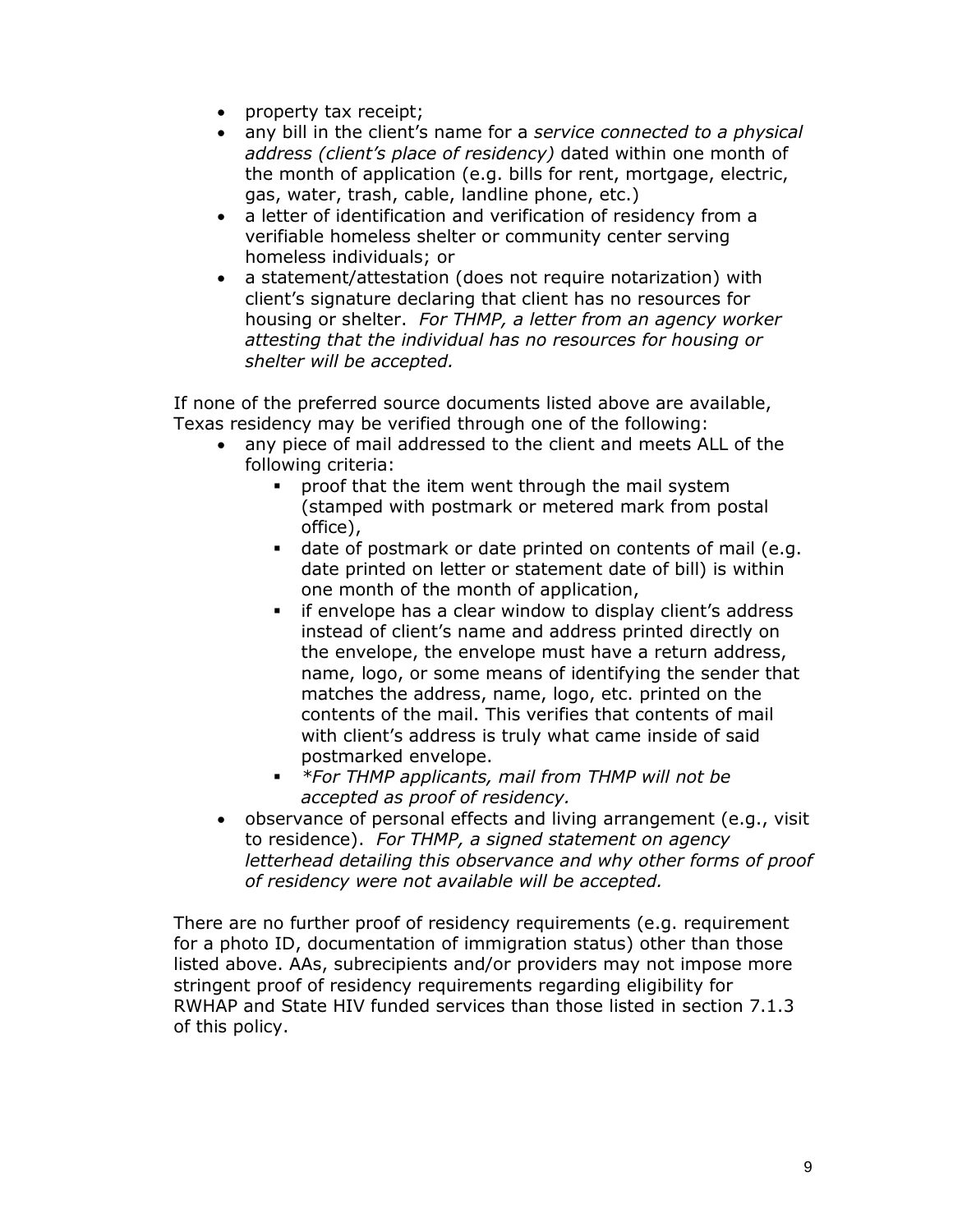Individuals do not lose their Texas residency status because of a temporary absence from the state. For example, a migrant or seasonal worker may leave the state during certain periods of the year, but maintains a home in Texas, and returns to that home after this temporary absence. This individual will not lose their Texas residency status. For more details on situations in which THMP will provide medication coverage for Texans temporarily residing in another state, refer to Policy 700.006, "Multi-Month and Special Circumstance Medication Supply and Coverage."

#### *Students*

- Students from another state who are living in Texas to attend school may claim Texas residency based on their student status while they are residing in Texas.
- THMP Only: Students living out-of-state (living in a state other than Texas) to attend an educational institution but retain Texas residency based on their student status can only continue receiving medication through Texas THMP if the student is denied by the ADAP in the state where the institution is located. In this situation, the student must provide a denial from the other state's ADAP as well as documentation of school enrollment in order to be approved for the Texas THMP.

#### **7.1.4 Documentation of Income**

To be eligible for services paid for by RWHAP Part B/State Services/THMP, an applicant must submit proof of income and federal poverty level (FPL)*.*  Subrecipients and providers must use the DSHS-provided *Income Calculation Worksheet* to calculate an applicant's income. These worksheets can be found online at

[http://www.dshs.texas.gov/hivstd/magi.shtm.](http://www.dshs.texas.gov/hivstd/magi.shtm)

#### *Income Calculation Worksheet*

The Income Calculation Worksheet is divided into 'Section A' and 'Section B'. This form calculates an individual's FPL based on their modified adjusted gross income (MAGI).

Section A is used to calculate:

- income for clients who do not have access to a 'Tax Return Transcript' or other standardized tax return forms (form 1040, 1040 EZ, etc.);
- income for clients whose income has changed since filing taxes for the most recent year; and
- clients who are 'Married Filing Jointly'.

Documents that may be used to complete Section A are outlined below:

- pay stubs (30 continuous days of payment within the last 60 days);
- supporter statement;
- employer statement;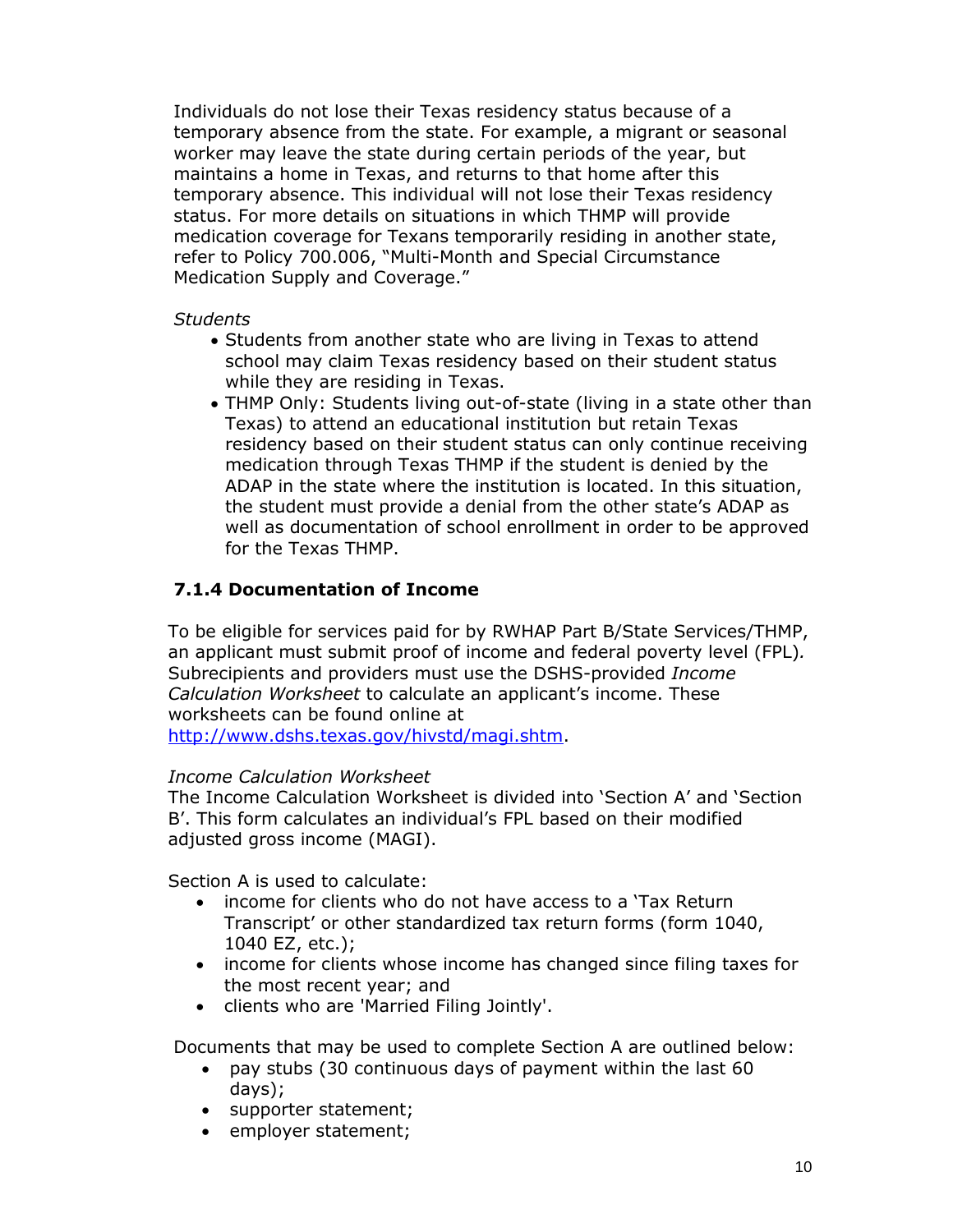- agency letter;
- Social Security Income (SSI) Award Letter;
- Social Security Disability Income (SSDI) Award Letter;
- DSHS Self-employment log; or
- other income documentation.

Note: If the client is unable to provide any other form of income documentation, bank statements are acceptable forms of income documentation for both the RWHAP Part B and THMP/ADAP program.

Section B is used to calculate income for clients who have access to the following:

• Standardized tax return forms (form 1040, 1040 EZ, Tax Return Transcript, etc.).

The Income Calculation Worksheet is self-calculating and produces the FPL percentage based on both household and individual income. A copy of the worksheet and supporting documentation must be kept in the primary client record. These documents should also be submitted with THMP applications.

THMP income calculation includes income information received through third-party verification and is subject to a spend-down, therefore THMP eligibility cannot be assumed by enrollment workers before a submitted application is processed.



#### **7.1.5 Local Criteria for Eligibility Determination**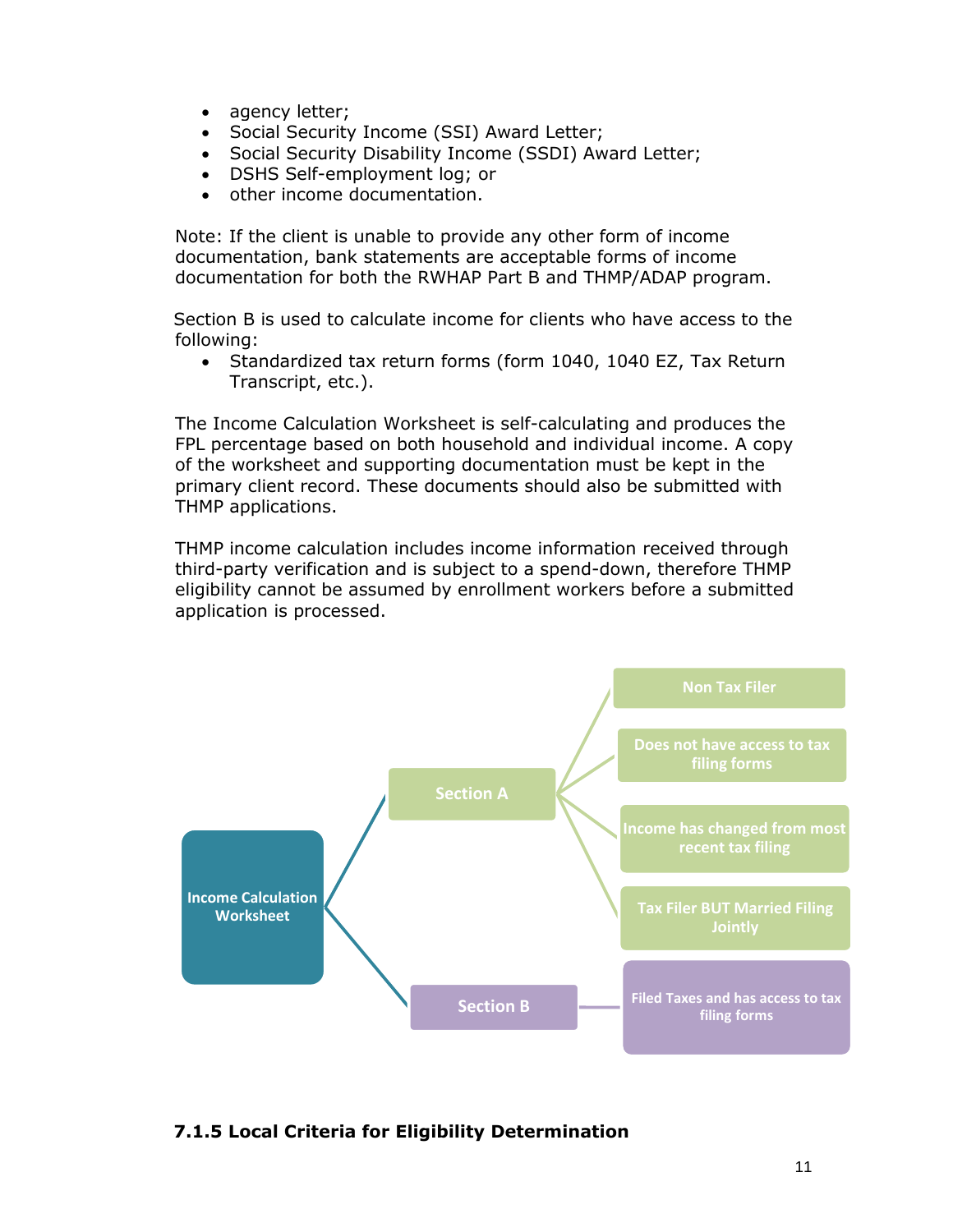AAs may impose additional criteria to determine eligibility, such as those based on income and county of residence. Additional criteria can be imposed if justified though a needs assessment or planning process that includes public input and comment. Additional eligibility criteria may vary depending on service category. However, further eligibility determination must be applied to all individuals equally and *must not pose an undue hardship on individuals.*

All RWHAP Part B and State -funded services must have an income limit not to exceed 500% of FPL.

The current THMP financial eligibility criteria may be found at [https://www.dshs.texas.gov/hivstd/meds/.](https://www.dshs.texas.gov/hivstd/meds/)

# **7.2 Screening Clients for Third Party Payers**

AAs must ensure that their sub-recipients/providers are coordinating benefits and the use of third party reimbursement by:

- monitoring how subrecipients/providers determine client eligibility to ensure that RWHAP Part B and State Services funds are the payors of last resort; and
- monitoring the documentation that shows clients have been screened for and enrolled in eligible programs prior to the use of RWHAP Part B and State Services funds; and
- requiring and monitoring how subrecipients/providers use a third-party payer verification system.

Providers must screen individuals for their ability to pay as well as their eligibility for other potential sources of payment for these services. Programs/benefits that must be applied or billed first include:

- private/employer insurance;
- Medicare (including Part D prescription benefit);
- county indigent health programs;
- patient assistance programs (PAPs);
- Medicaid:
- Children's Health Insurance Programs (CHIP); or
- other comprehensive healthcare plans.

A client may be eligible for Ryan White or THMP services in addition to having other payors. Ryan White services may be used to 'bridge' the gap when other payors cannot fully meet a client's needs. For more information on services or programs available to clients with other payors please contact your local administrative agency or the THMP program.

Documentation of eligibility status must be filed in the client's primary record.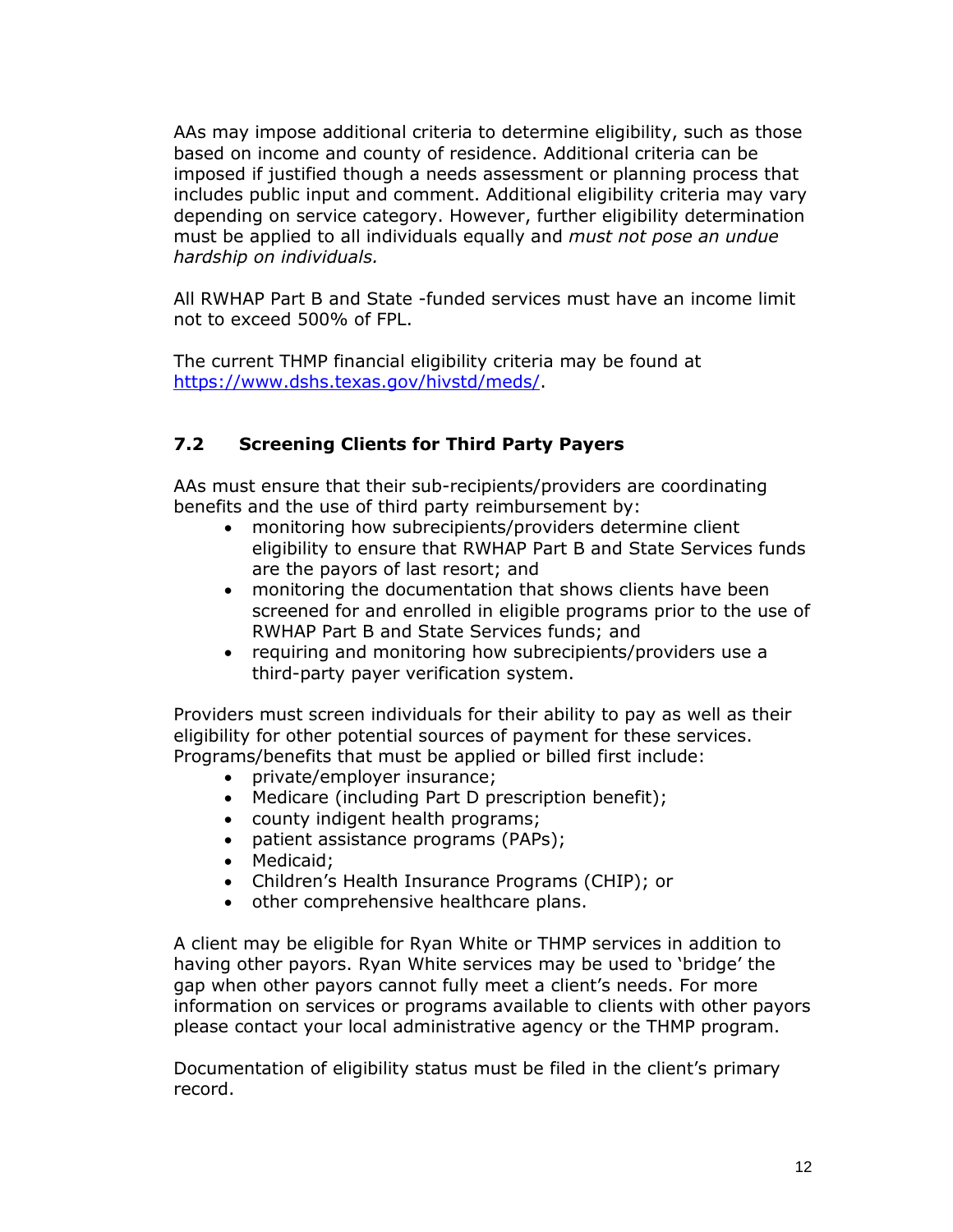THMP independently screens for third-party payers, which may result in denial from the program.

#### **7.3 Six-month Self-Attestation (Half Birth Month)**

To assess eligibility at the 6-month mark, providers may accept client self-attestations of changes/no changes in *income, residency, and insurance status* (self-attestations are not acceptable forms of documentation at the annual/12-month recertification). Self-attestations may be signed by the client or the provider, with verbal affirmation from the client. This process occurs by the last day of the month, six months after the client's birth month.

*Related communications from RWHAP Part B providers must be transmitted in a confidential manner. If a client has had a change in income, residency/address, or insurance status, they must submit appropriate supporting documentation.*

Self-attestations must be documented in the client's primary record and updated in ARIES, even if there is no change (the date stamp in ARIES should reflect the most recent recertification date). Supporting documentation must be kept in the client's primary record.

For clients enrolled in the THMP, a copy of the self-attestation must be sent to THMP before the end of the half birth month. THMP will accept self-attestation forms signed by the client or signed by the provider who spoke directly to the client. THMP will also accept self-attestations with no changes over the phone with the client.

While eligibility for services *must be determined every six months* for active clients, providers should assess changes in eligibility at the time of service. The providers' policies and procedures must address how clients will be contacted regarding their 6-month recertification, and how changes in eligibility will be assessed at the time of service. Consult the table below for guidance on the recertification process and required documentation.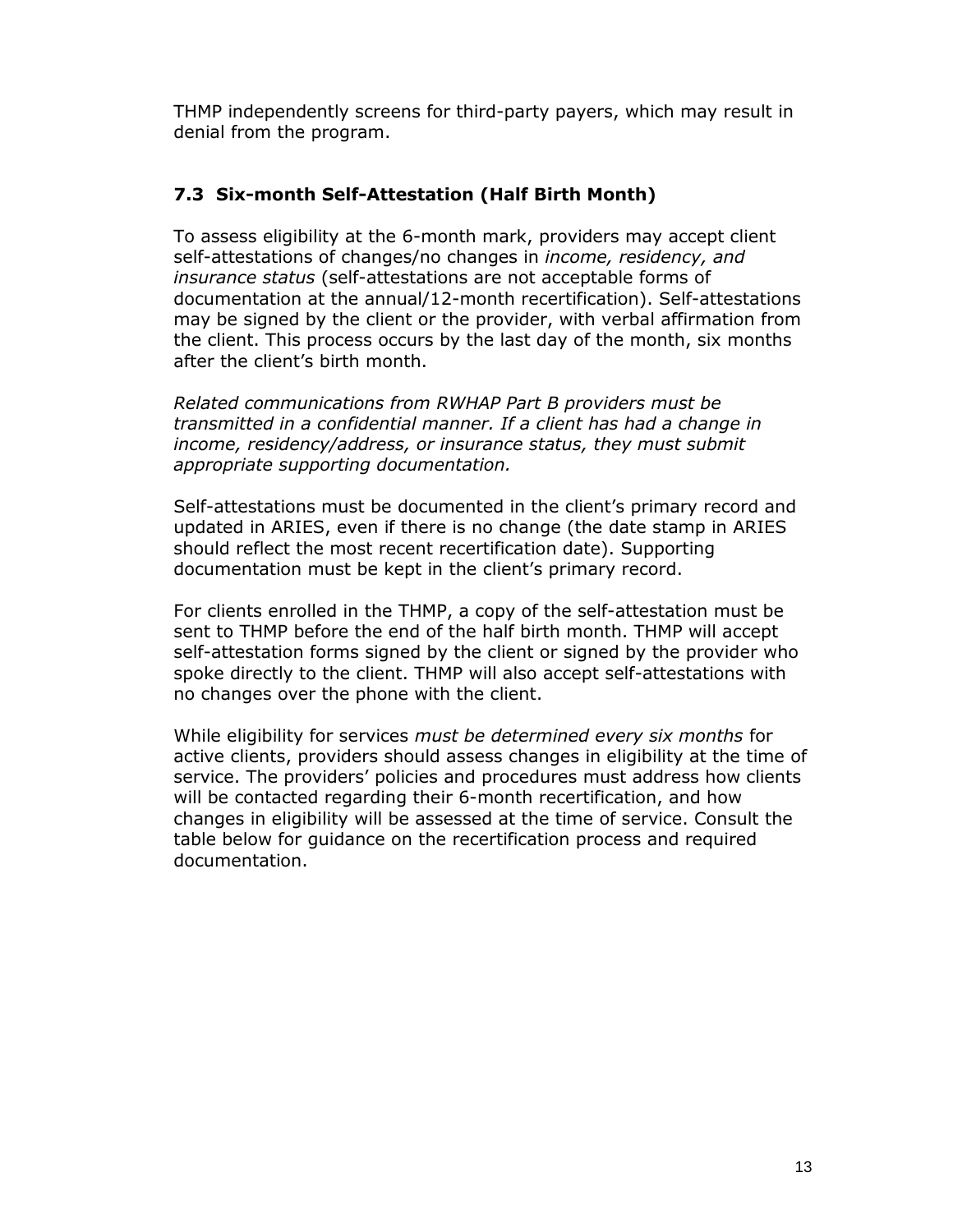At 6 Month Self Attesstation / 6 Months from Birth Month

Client had NO change in income, residency, or insurance/payor status

Client had a change in one *or* more of the following: Income

> Residency Insurance/Payor Status

Complete 6-month self-attestation attesting to no changes

#### Complete 6-month self-attestation

Change in Income ---> *Complete Income Calculation Worksheet*

Change in Address ---> Collect supporting documentation Change in Insurance/Payor Status ---> Collect supporting documentation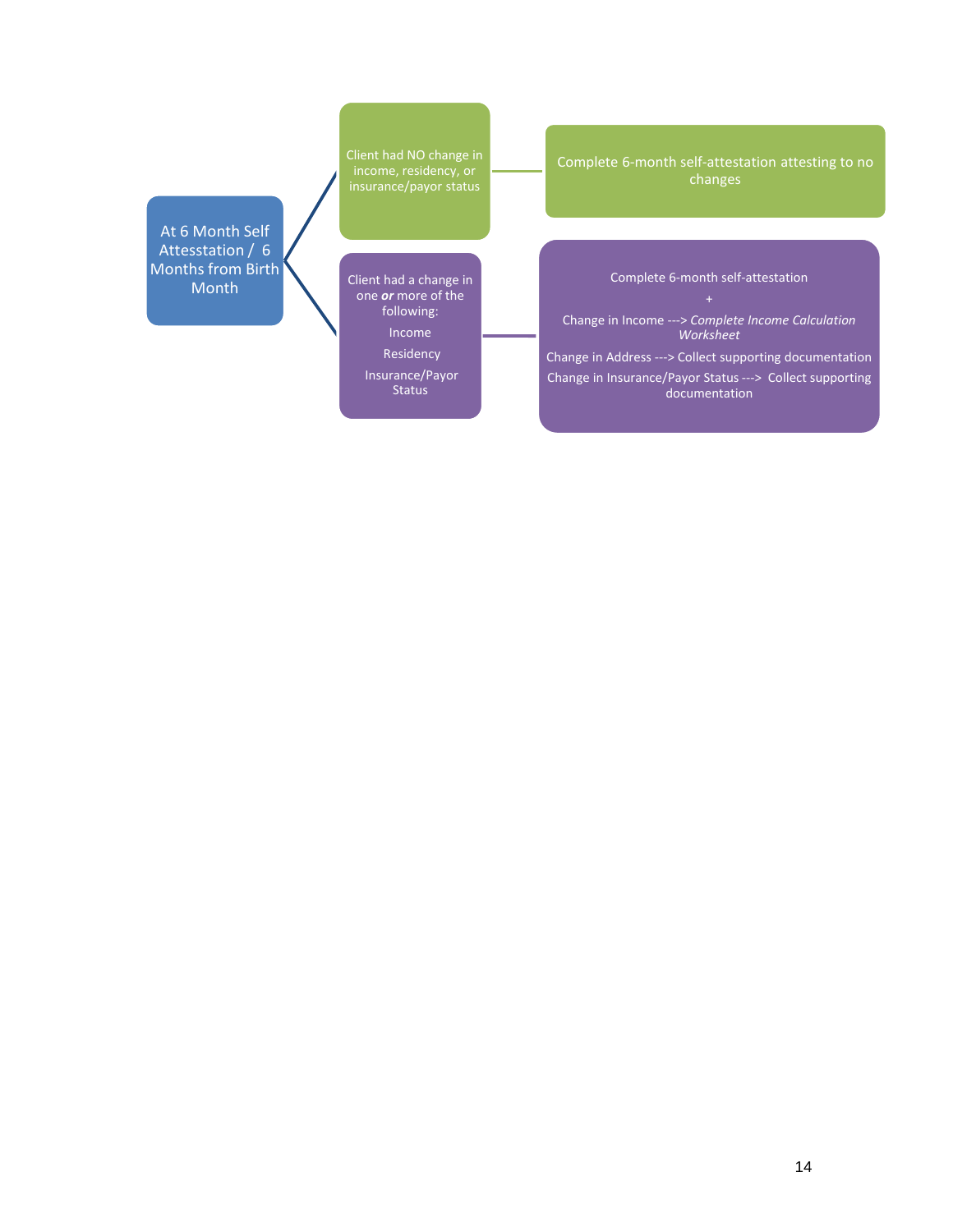# REQUIRED DOCUMENTATION TABLE

| <b>Eligibility</b><br><b>Criteria</b> | <b>Initial Eligibility</b><br><b>Determination</b>                                                                                                                                                                                                                                                                                                                                                                                                                                                                                                                                                                                                       | <b>Annual 12-Month</b><br><b>Recertification (by last</b><br>day of Birth Month)                                                                                                                                                                                                                                                                                                                                                                                                                                                                                                                                                                                                                        | <b>6-Month Self</b><br><b>Attestation (by</b><br>last day of Half<br><b>Birth-Month)</b>                                                                                                                                                                                                                                                                                                                                      |
|---------------------------------------|----------------------------------------------------------------------------------------------------------------------------------------------------------------------------------------------------------------------------------------------------------------------------------------------------------------------------------------------------------------------------------------------------------------------------------------------------------------------------------------------------------------------------------------------------------------------------------------------------------------------------------------------------------|---------------------------------------------------------------------------------------------------------------------------------------------------------------------------------------------------------------------------------------------------------------------------------------------------------------------------------------------------------------------------------------------------------------------------------------------------------------------------------------------------------------------------------------------------------------------------------------------------------------------------------------------------------------------------------------------------------|-------------------------------------------------------------------------------------------------------------------------------------------------------------------------------------------------------------------------------------------------------------------------------------------------------------------------------------------------------------------------------------------------------------------------------|
| <b>HIV</b><br>status                  | Documentation is ONLY<br>required for initial<br>eligibility determination.                                                                                                                                                                                                                                                                                                                                                                                                                                                                                                                                                                              | N/A                                                                                                                                                                                                                                                                                                                                                                                                                                                                                                                                                                                                                                                                                                     | N/A                                                                                                                                                                                                                                                                                                                                                                                                                           |
| <b>Income</b>                         | Supporting<br>documentation is required<br>to complete the Income<br>Calculation Worksheet.<br>Acceptable<br>documentation for<br>Section A (not exhaustive<br>$list)$ :<br>pay stubs (30<br>$\bullet$<br>continuous days of<br>payment within the<br>last $60$ days);<br>supporter<br>statement;<br>employer<br>$\bullet$<br>statement;<br>Social Security<br>$\bullet$<br>Income (SSI)<br>Award Letter<br>Social Security<br>Disability Income<br>(SSDI) Award<br>Letter<br>agency letter; or<br>other income<br>documentation.<br>Acceptable<br>documentation for the<br>Section B includes:<br>• Tax Return<br>Transcript<br>Tax Filing<br>Documents | Supporting<br>documentation is<br>required to complete the<br><b>Income Calculation</b><br>Worksheet.<br>Acceptable<br>documentation for<br>Section A (not exhaustive<br>$list)$ :<br>pay stubs (30<br>continuous days of<br>payment within the<br>last $60$ days);<br>supporter<br>٠<br>statement;<br>employer<br>$\bullet$<br>statement;<br>Social Security<br>$\bullet$<br>Income (SSI)<br><b>Award Letter</b><br>Social Security<br>$\bullet$<br><b>Disability Income</b><br>(SSDI) Award<br>Letter<br>agency letter; or<br>other income<br>documentation.<br>Acceptable<br>documentation for the<br>Section B includes:<br><b>Tax Return</b><br>Transcript<br>Tax Filing<br>$\bullet$<br>Documents | Self-attestation of<br>no change is<br>acceptable.<br>Attestation must<br>be documented in<br>the client's<br>primary record<br>and date stamped<br>in ARIES.<br>If there has been<br>a change in<br>income, complete<br>the Income<br>Calculation<br>Worksheet and<br>provide backup<br>documentation.<br>Providers should<br>assess changes in<br>eligibility every<br>time the client<br>comes in to<br>receive a service. |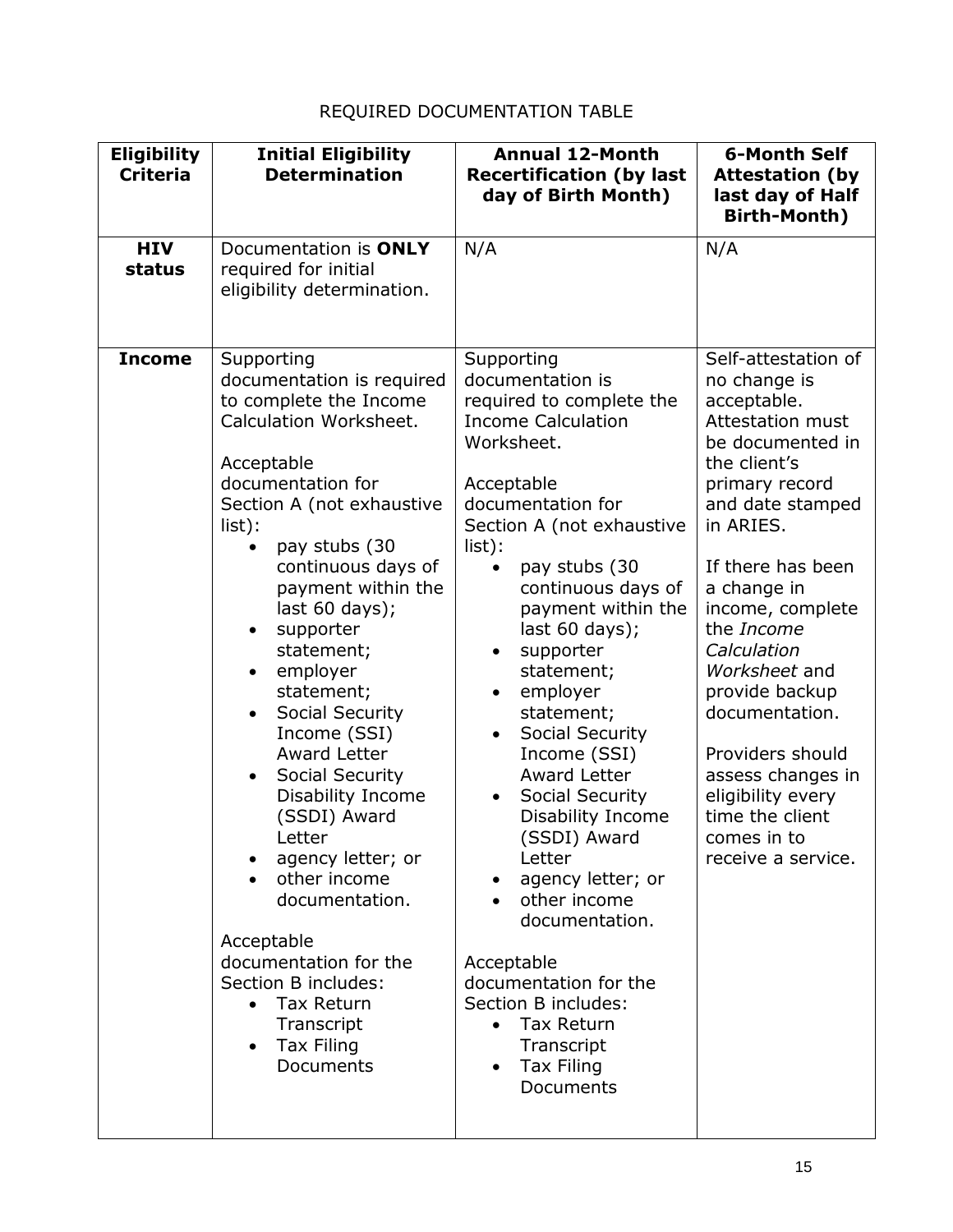| <b>Eligibility</b><br><b>Criteria</b> | <b>Initial Eligibility</b><br><b>Determination</b> | <b>Annual 12-Month</b><br><b>Recertification (by last</b><br>day of Birth Month) | <b>6-Month Self</b><br><b>Attestation (by</b><br>last day of Half<br>Birth-Month)                                                                                                                                                                                                                                                                                                                                      |
|---------------------------------------|----------------------------------------------------|----------------------------------------------------------------------------------|------------------------------------------------------------------------------------------------------------------------------------------------------------------------------------------------------------------------------------------------------------------------------------------------------------------------------------------------------------------------------------------------------------------------|
| <b>Residency</b>                      | Documentation is<br>required.                      | Documentation is<br>required.                                                    | If address has not<br>changed, self-<br>attestation of no<br>change is<br>acceptable.<br><b>Attestation must</b><br>be documented in<br>the client's<br>primary record<br>and date stamped<br>in ARIES. For<br>THMP clients, a<br>copy should be<br>sent to THMP.<br>If address has<br>changed updated<br>documentation of<br>residency must be<br>placed in the<br>client file and sent<br>to THMP, if<br>applicable. |
|                                       |                                                    |                                                                                  | Providers should<br>assess changes in<br>eligibility every<br>time the client<br>comes in to<br>receive a service.                                                                                                                                                                                                                                                                                                     |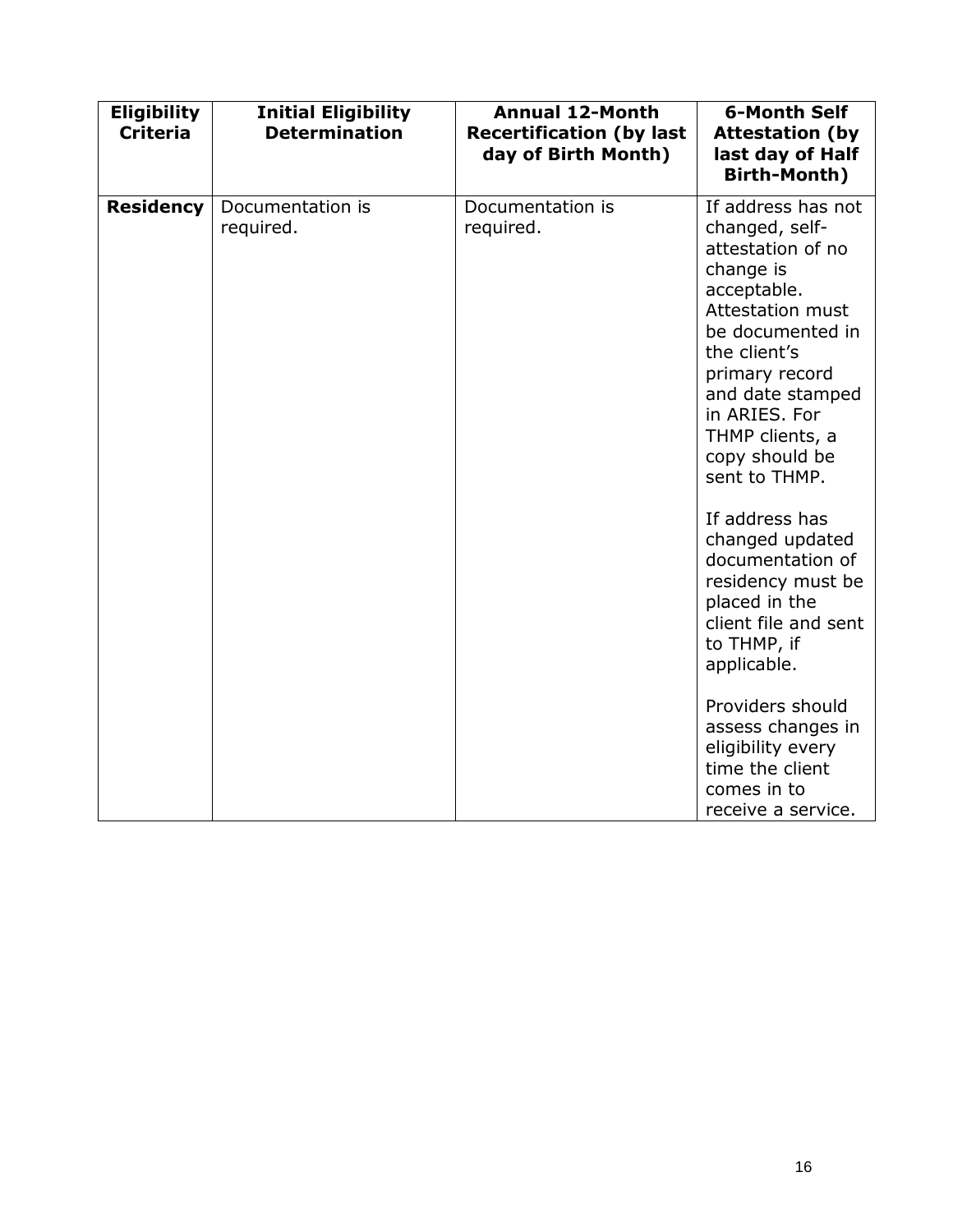| <b>Eligibility</b><br><b>Criteria</b>                      | <b>Initial Eligibility</b><br><b>Determination</b>                                                                                                                                                                                                                                                                                                                         | <b>Annual 12-Month</b><br><b>Recertification (by last</b><br>day of Birth Month)                                                                                                                                                                                                                                                                                                  | <b>6-Month Self</b><br><b>Attestation (by</b><br>last day of Half<br><b>Birth-Month)</b>                                                                                                                                                                                                                                                                                                                                                                                                                                                                                                                      |
|------------------------------------------------------------|----------------------------------------------------------------------------------------------------------------------------------------------------------------------------------------------------------------------------------------------------------------------------------------------------------------------------------------------------------------------------|-----------------------------------------------------------------------------------------------------------------------------------------------------------------------------------------------------------------------------------------------------------------------------------------------------------------------------------------------------------------------------------|---------------------------------------------------------------------------------------------------------------------------------------------------------------------------------------------------------------------------------------------------------------------------------------------------------------------------------------------------------------------------------------------------------------------------------------------------------------------------------------------------------------------------------------------------------------------------------------------------------------|
| <b>Insurance</b><br>/Third<br><b>Party</b><br><b>Payer</b> | Provider must verify if<br>applicant is enrolled in<br>other health coverage<br>and document status in<br>client file. For THMP<br>clients, a copy of this<br>documentation should be<br>sent to THMP.<br>Enrollment must be<br>pursued if client is income<br>eligible for Medicaid,<br>CHIP, Health Insurance<br>Marketplace plans, or<br>various other health<br>plans. | Provider must verify if<br>applicant is enrolled in<br>other health coverage<br>and document status in<br>client file. For THMP<br>clients, a copy of this<br>documentation should be<br>sent to THMP.<br>Enrollment must be<br>pursued if client is<br>income eligible for<br>Medicaid, CHIP, Health<br><b>Insurance Marketplace</b><br>plans, or various other<br>health plans. | If client's<br>insurance/third<br>party payer status<br>has not changed,<br>self-attestation of<br>no change is<br>acceptable.<br>Attestation must<br>be documented in<br>the client's<br>primary record<br>and date stamped<br>in ARIES. For<br>THMP clients, a<br>copy should be<br>sent to THMP.<br>Documentation of<br>client's insurance<br>eligibility status<br>must be filed in<br>the client's<br>primary record(s).<br>For THMP clients,<br>a copy should be<br>sent to THMP.<br>Providers should<br>assess changes in<br>eligibility every<br>time the client<br>comes in to<br>receive a service. |

#### **7.4 Client's Responsibility for Reporting Changes**

A client must immediately report any changes that might affect their eligibility to the provider(s) and THMP if applicable. If a client has experienced a change in circumstances related to eligibility, they must submit appropriate documentation of the change to the provider(s) within 30 days of the reported change and ensure the provider(s) receives the documentation. A client must also report any changes at the 6-month mark. If a client fails to provide appropriate documentation of the change, their services may be delayed until the provider(s) can confirm eligibility.